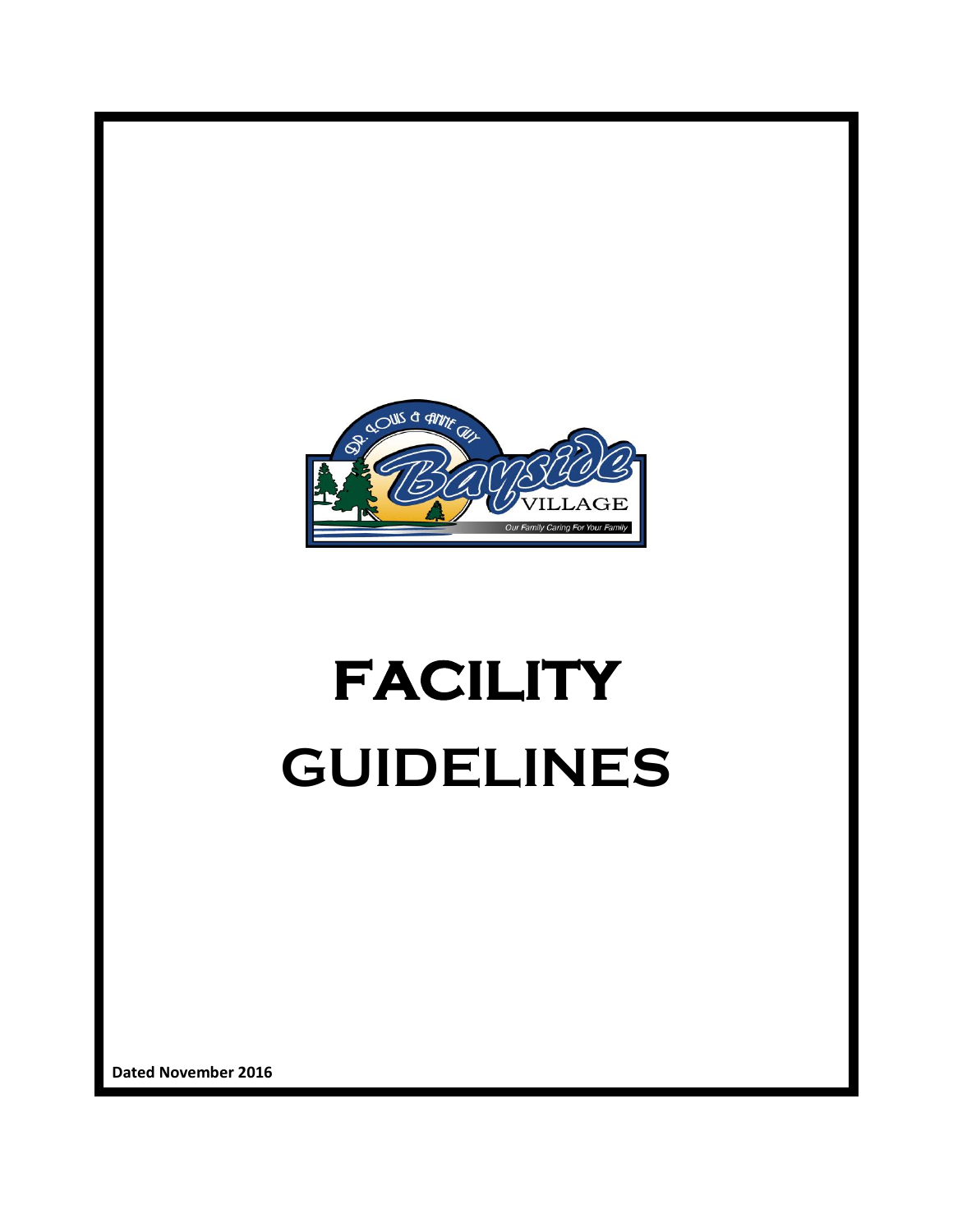# THE FOLLOWING RULES AND REGULATIONS APPLY TO BAYSIDE VILLAGE RESIDENTS, FAMILIES AND GUESTS

#### **VISITING HOURS**:

We do not adhere to any strict schedule with visiting hours. Residents may deny or receive visitors of their choice anytime during the day or evening hours as long as it does not interfere with their treatment and the privacy of other residents. If you plan to visit after 11:00 p.m., please call prior to visit. All automatic doors are turned off at 11:00p.m.

#### **RESIDENT TELEPHONE CALLS**:

Quiet hours are from 10:00p.m. to 7:00a.m. If you wish to speak to a resident or to a supervisor about a resident's condition, the nurse's station number is (906) 524-6745. Residents have access to a cordless phone which may be taken to the resident's room, or chapel for privacy. The resident's cordless phone number is (906) 524-7515. Telephones for resident use are also available in the conference room when not in use. When requested, staff will provide for privacy.

Cost of long distance telephone calls is the responsibility of the resident or party being called.

Hearing Impaired: Residents who have hearing difficulties may use headphones with the cordless phone.

#### **RESIDENT HAIR CARE**:

Residents have their hair washed weekly by the staff. If you wish further treatment such as coloring, permanents, cut or wash and sets, we have a licensed hairdresser who visits Bayside to provide these services upon request. The hairdresser price list is attached.

#### **NON-MEDICAL TRANSPORTATION SERVICES**:

Appointments for transportation are made through the Social Worker, at (906) 524-3562. The resident or responsible party is responsible for the payment of transportation given by the facility. Non-medical transportation is available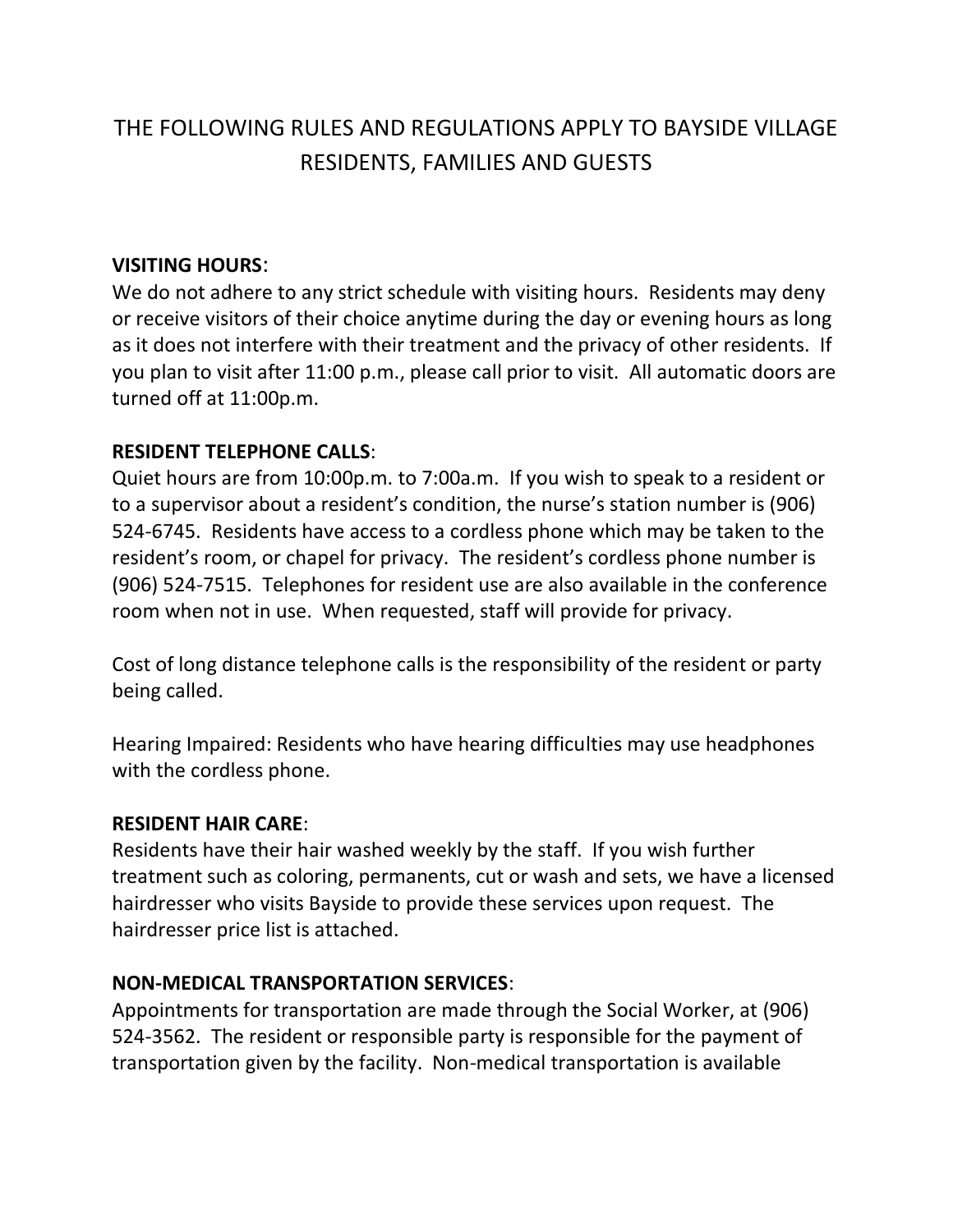pending the availability of staff and number of medical appointments on any given day. Please give as much notice as possible.

| <b>Driver</b>   | $$15.00$ per trip |
|-----------------|-------------------|
| Driver with CNA | $$20.00$ per trip |

Trips to locations outside L'Anse and Baraga Village limits will be charged by the hour based on prevailing wage rates.

#### **RESIDENT LAUNDRY SERVICE**:

The resident, the resident's family or other designated responsible representative needs to mark the resident's name on clothing with a permanent marking pen or iron on labels. Marking of resident clothing is extremely important upon the resident's arrival or when the resident receives gifts of clothing through the year. We ask that you help keep the closets neat by taking home out-of-season clothing and unused items.

#### **TRUST FUND ACCOUNT**:

Families may open a Trust Fund account through our office. This service is provided so that our residents have access to money when they may need something. We discourage residents leaving money in their rooms, as we cannot safeguard against theft. A resident or responsible party will be assisted in opening an account by signing appropriate forms with the Social Worker. A resident may take money out of their account at any time.

#### **RESIDENT OUTINGS**:

Residents are encouraged to enjoy home visits for a day, overnight or weekends whenever possible. The courtesy of a brief advanced notice will be appreciated so that the resident is ready and medications are prepared when you arrive. Release of responsibility form must be signed by the person taking the resident out. When Medicare is paying for the resident's stay, an overnight outing is not permitted. Medicare will not continue to pay if the resident is going on overnight outings.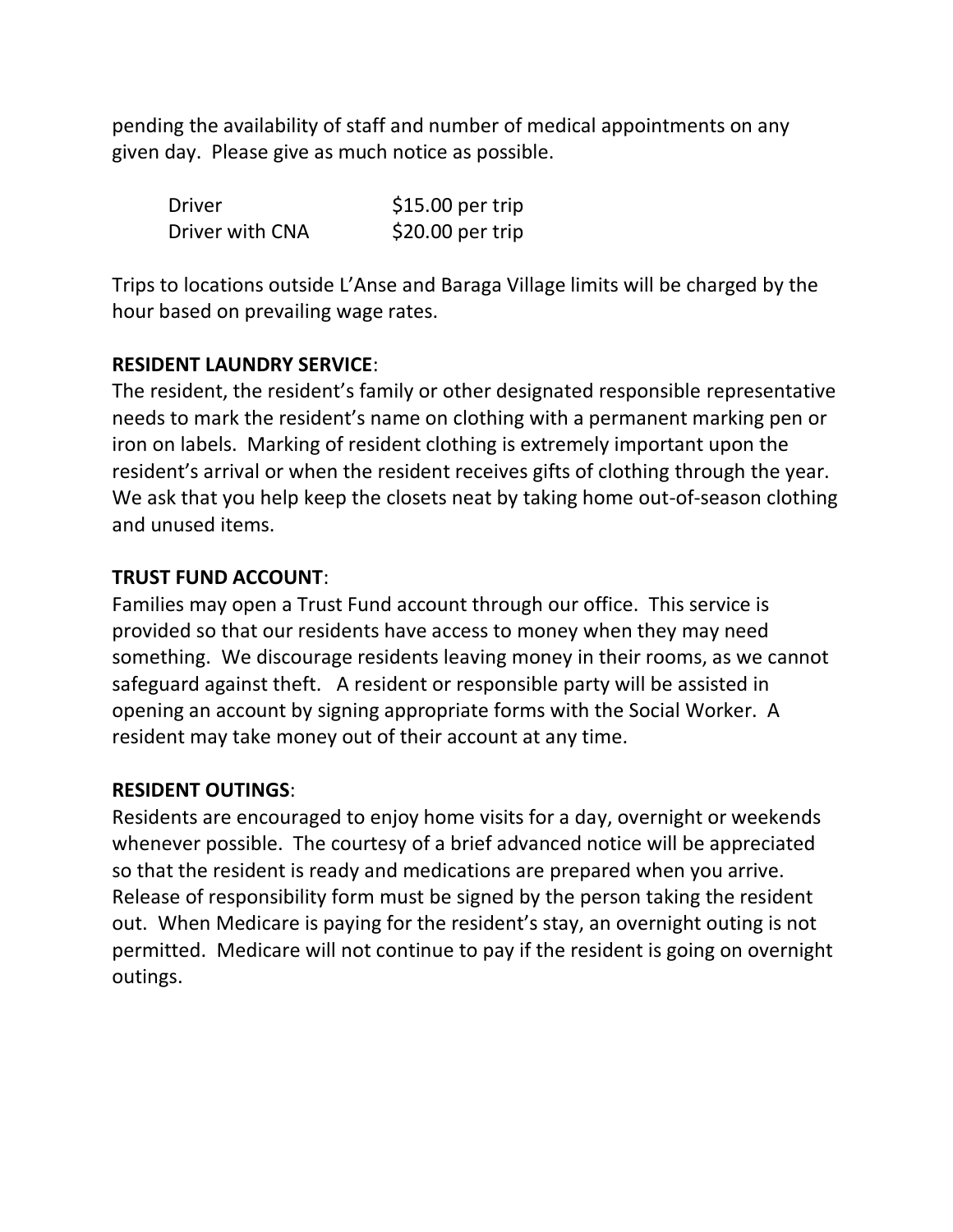#### **FRONT YARD AND PATIOS**:

We encourage the use of the front yard and patios by our residents and their families during nice weather. We ask that residents not be left alone when family members and visitor leave the front yard and patio area.

# **ACTIVITY PROGRAM**:

Two (2) full time activities staff are on duty each day and there are many scheduled events. They work not only with groups of residents but on an individual basis to find something everyone is interested in doing. When family is visiting the resident, check our activity calendar to see what you might like to join in on, as we encourage family activity with us. Family members may like to join our volunteer program.

#### **RESIDENT PHOTOGRAPHS**:

With permission, all residents will have their photographs taken upon admission to this facility. These photographs will be used for resident identification for medication dispensing and in the event of an emergency (i.e., wandering resident, facility disaster).

#### **HOME FURNITURE**:

Residents are encouraged to bring with them a few familiar articles to increase the "at home" feeling. These might include a favorite quilt or spread, blankets, pillows, small night stand, rocker or easy chair, lamp, tables, wall hanging, T.V. and radio, as space and safety consideration allows. When these items are brought into the facility, please check with a nurse so that items are recorded on a personal inventory sheet. Electrical items must be checked and marked by maintenance when brought in. Maintenance is to put up any wall hangings to prevent large nail holes, etc. in walls. Individual refrigerators are not allowed in resident rooms. Any personal perishable food items may be marked and stored in the resident refrigerator in the Coffee Shop.

#### **SMOKING**:

Bayside Village is a smoke free facility. There will be no smoking on facility property.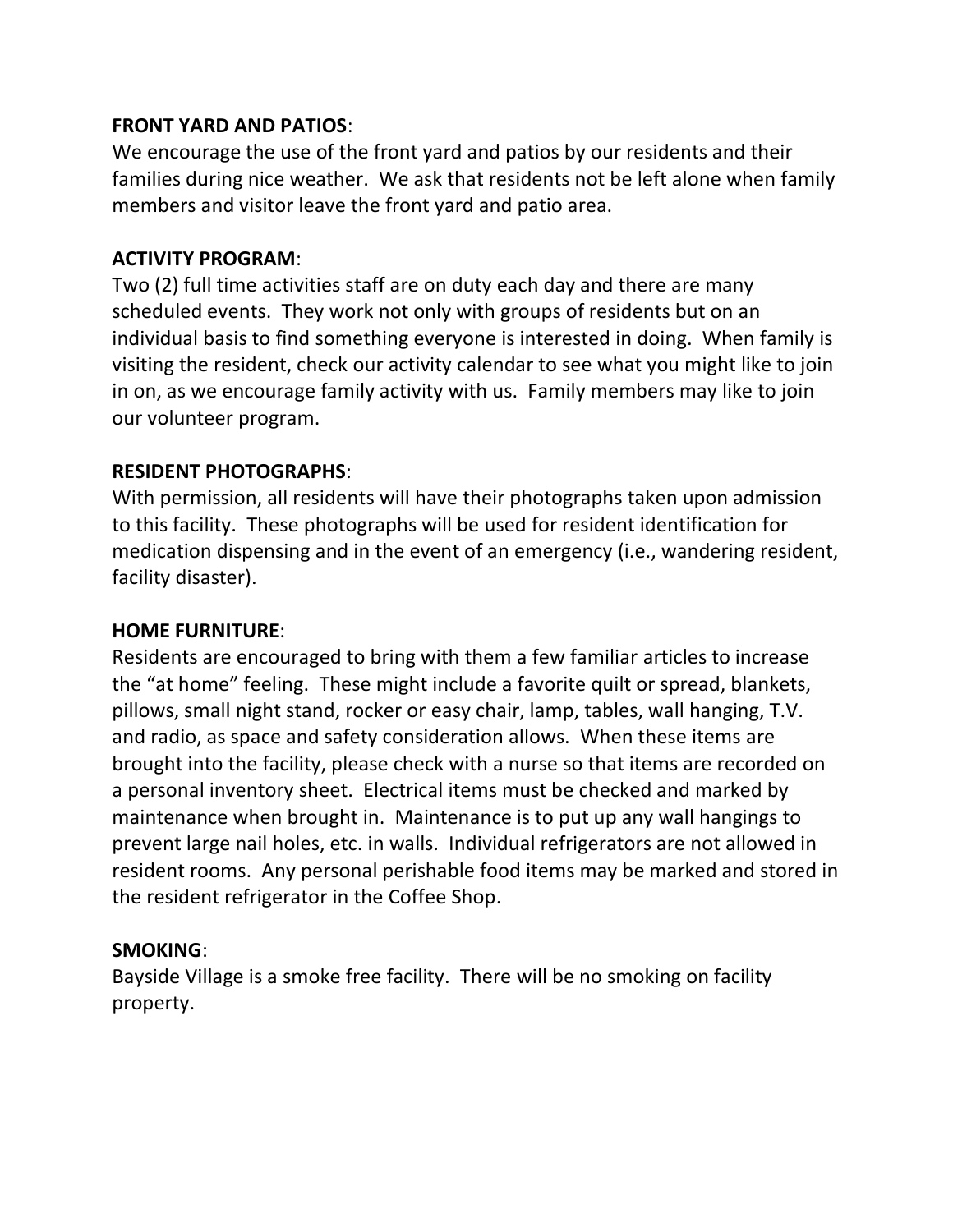#### **FOOD AND BEVERAGES**:

Food and beverage items brought into the facility must be brought to a nurse's attention before taking it to the resident. Many people are on special diets and require monitoring of their intake. It is also important that the food be handled properly. Only one serving of foods should be brought in at one time to ensure freshness. Use sealed containers if they are kept in the resident's room, otherwise they can attract insects. Perishable items can be placed in the resident refrigerator in the Coffee Shop. Label with the resident's name and date the package.

#### **CELEBRATION MEALS**:

Two family members for each resident are invited to attend, upon request, a celebration meal for special occasions such as Thanksgiving, Christmas, New Years, Wedding Anniversary, Birthday, Easter and other spiritual holidays. Meal time is 12:00 p.m. to 1:00 p.m. For reservations call our Dietary Manager at 524- 3569 between 8:00 a.m. and 4:00 p.m.

# **ROOM CHANGES**:

The nursing personnel have the right to request resident room changes based on our residents needs. Residents may refuse if it is solely for the convenience of staff. Resident and family members will be notified in writing prior to a room change.

# **CONDUCT OF RESIDENTS**:

We expect our residents and families to treat our staff members in the same manner they wish to be treated, with dignity and respect.

# **FLU SHOTS**:

All residents at this facility unless otherwise contraindicated, will be offered influenza virus vaccine each year. The virus strains used will be those recommended by the U.S. Public Health Service. Permission will be obtained from those residents wishing to be vaccinated and/or from their responsible parties. The vaccines will be administered only upon a written order from the physician. The vaccine will be administered during the time period recommended by the Department of Public Health.